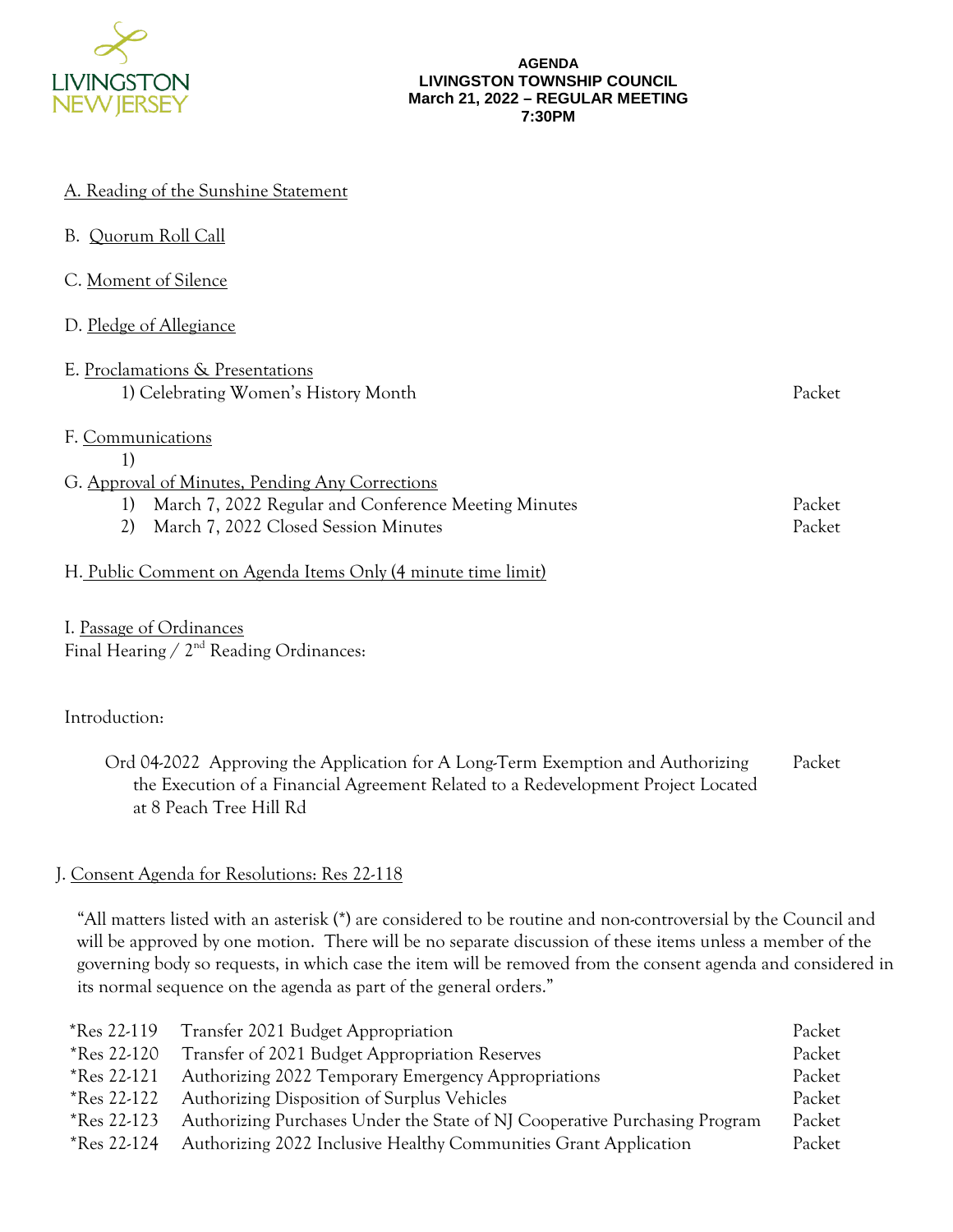\*Res 22-125 Amending Contract with Miracle Chemical Co. for Supply of Water Treatment Chemicals Packet

# K. Public portion (On any subject – 3 minute time limit)

L. Executive (Closed) Session: R-22-126

1) Fair Share Housing Agreement (Attorney Client Privilege)

M. Adjournment

## **Welcome to the Livingston Township Council Meeting March 21, 2022 at 7:30 pm**

# **STATEMENT OF COMPLIANCE WITH THE SUNSHINE LAW N.J.S.A. 10:4-10**

This meeting is being held in accordance with the Open Public Meetings Act and adequate notice of this meeting has been provided as required by law. Specifically, the annual notice was faxed to the West Essex Tribune and the Star Ledger on January 6, 2022. The Agenda and Resolutions for the meeting are available on [www.livingstonnj.org.](http://www.livingstonnj.org/) Certain portions of this meeting may be closed to the public for the purpose of personnel and/or other matters as outlined in the "Sunshine Law." Decisions made and/or discussed in Closed Session will be made known to the public at a later time.

Notice to members of the governing body and Township staff: Any use of electronic devices during this meeting shall be used solely for the purposes of Township business and any communications are subject to the Open Public Records Act.

This evening's Township of Livingston Council meeting will be livestreamed via Facebook at [https://www.facebook.com/LivingstonTownshipNJ.](https://www.facebook.com/LivingstonTownshipNJ) The public must attend the meeting in person to participate

Questions or comments will also be accepted by emailing *livcomments@livingstonnj.org* by 4:30pm on the day of the meeting .Each speaker should follow the rules of order in Livingston code §2-15.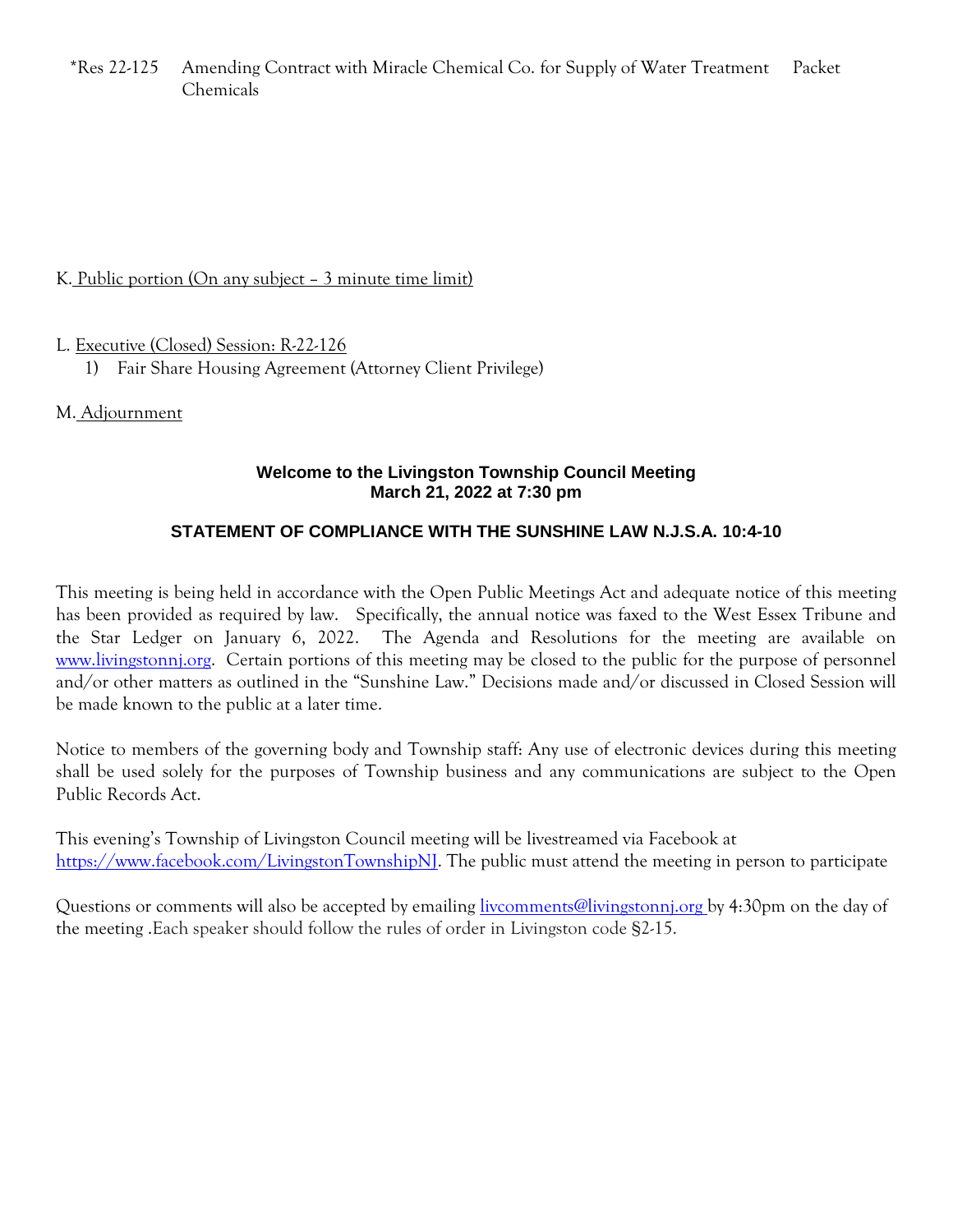#### Ordinance 04-2022

ORDINANCE OF THE TOWNSHIP OF LIVINGSTON, COUNTY OF ESSEX, NEW JERSEY APPROVING THE APPLICATION FOR A LONG-TERM TAX EXEMPTION AND AUTHORIZING THE EXECUTION OF A FINANCIAL AGREEMENT RELATED TO A REDEVELOPMENT PROJECT LOCATED AT <sup>8</sup> PEACH TREE HILL ROAD IN THE TOWNSHIP

WHEREAS, the Local Redevelopment and Housing Law, N.J.S.A. 40A:12A-1 et seq., as amended from time to time (the "Redevelopment Law"), provides a process for municipalities, such as the Township of Livingston ("Township"), to participate in the redevelopment and improvement of areas in need of redevelopment; and

WHEREAS, to determine whether certain parcels of land constitute areas in need of redevelopment under the Redevelopment Law, the municipal council (the "Township Council") must authorize the planning board of the Township (the "Planning Board") to conduct <sup>a</sup> preliminary investigation of the area and make recommendations to the Township Council; and

WHEREAS, pursuant to the Redevelopment Law, by Resolution No. 20-93 adopted on February 24, 2020, the Township Council authorized and directed the Planning Board to conduct <sup>a</sup> preliminary investigation of the property identified as Block 6100, Lots <sup>12</sup> and <sup>13</sup> on the Township's tax maps, commonly known as <sup>8</sup> Peach Tree Hill Road (the "Property"), and authorizing Beacon Planning and Consulting Services, LLC ("Planning Consultant") to prepare a report, to determine whether the Property meets the criteria set forth in the Redevelopment Law, specifically  $N.J.S.A.$  40A:12A-5, and should be designated as an area in need of redevelopment, which designation would authorize the Township and Township Council to use all those powers permitted by the Redevelopment Law, other than the power of eminent domain; and

WHEREAS, on June 25, 2020, the Planning Board, after providing due notice, conducted a public hearing in accordance with the Redevelopment Law, and on July 7, 2020, after continuation and conclusion of the public hearing, the Planning Board determined that the Property qualified as an area in need of redevelopment and recommended that the Township Council designate the Property as an area in need of redevelopment pursuant to the criteria and requirements of the Redevelopment Law; and

WHEREAS, pursuant to the Redevelopment Law, by Resolution No. 20-145 adopted on July 8, 2020, the Township Council designated the Property as an "area in need of redevelopment" without the power of eminent domain (the "Redevelopment Area"); and

WHEREAS, in order to effectuate the redevelopment of the Redevelopment Area, and pursuant to the authority granted under the Redevelopment Law, by adopting Resolution No. 20- 163 the Township caused the Planning Consultant to prepare a redevelopment plan for the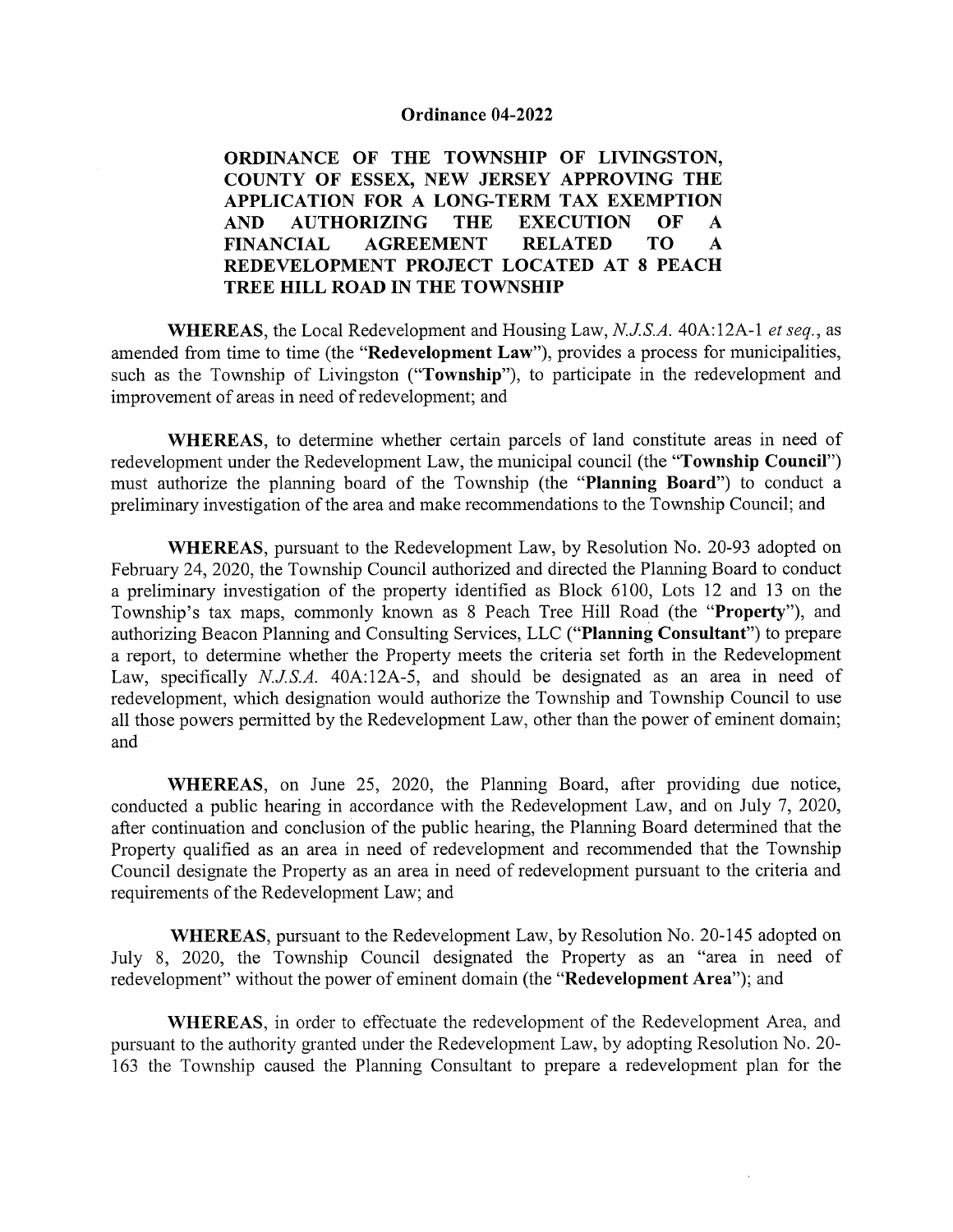Redevelopment Area entitled, "Peach Tree Hill Road Overlay District Redevelopment Plan", dated October, 2020 (the "Redevelopment Plan"); and

WHEREAS, by resolution adopted November 9, 2020, the Township Council referred the Redevelopment Plan to the Township of Livingston Planning Board (the "**Planning Board**") for its review, report and recommendation in accordance with  $N.J.S.A.$  40A:12A-7(e); and

WHEREAS, the Planning Board, at <sup>a</sup> duly noticed and constituted public meeting, has reviewed the Redevelopment Plan; and

WHEREAS, following such review the Planning Board rendered its report and recommendations to the Township and recommended the adoption of the Redevelopment Plan pursuant to  $N.J.S.A.$  40A:12A-7(e); and

WHEREAS, pursuant to the Redevelopment Law, afier review and consideration of comments transmitted by the Planning Board, the Township Council adopted Ordinance No. 18- 2020 on December 21, 2020 by which it accepted the findings of the Planning Board and adopted <sup>a</sup> redevelopment plan for the Redevelopment Area entitled the "Peach Tree Hill Overlay District Redevelopment Plan" (as may be amended from time to time, the "Redevelopment Plan"); and

WHEREAS, the Township Council is the designated "redevelopment entity," as such term is defined in the Redevelopment Law at N.J.S.A. 40A:12A-3, for the Redevelopment Area, with full authority to exercise the powers contained in the Redevelopment Law to facilitate and implement the development of the Redevelopment Area; and

WHEREAS, RLP III West Essex Logistics, LLC (together with its successors and/or assigns, the "Entity") is the designated redeveloper of the Property and is undertaking the redevelopment of the Property with <sup>a</sup> redevelopment project consisting of demolishing the existing structure on the Property and developing, financing and constructing on the Property a warehouse building consisting of approximately 283,887 square feet of warehouse area, 10,000 square feet of office space, 324 car parking spaces, 56 trailer parking spaces and 53 loading dock spaces, together with certain related on-site and off-site improvements, consistent with the Redevelopment Plan (the "Project"); and

WHEREAS, the Township has determined that the Entity meets all necessary criteria, including financial capabilities, experience and expertise, to redevelop the Property, and, as a result, entered into a redevelopment agreement with the Entity dated August 10, 2021 (the "Redevelopment Agreement"), to effectuate the redevelopment of the Property; and

WHEREAS, the Entity filed: (1) an application (the "Application"), <sup>a</sup> copy of which is on file with the Township Clerk, seeking <sup>a</sup> tax exemption and approval of an urban renewal project; and (2) <sup>a</sup> form of financial agreement, all pursuant to the Long Term Tax Exemption Law,  $N.J.S.A.$  40A:20-1 et seq. (the "LTTE Law"); and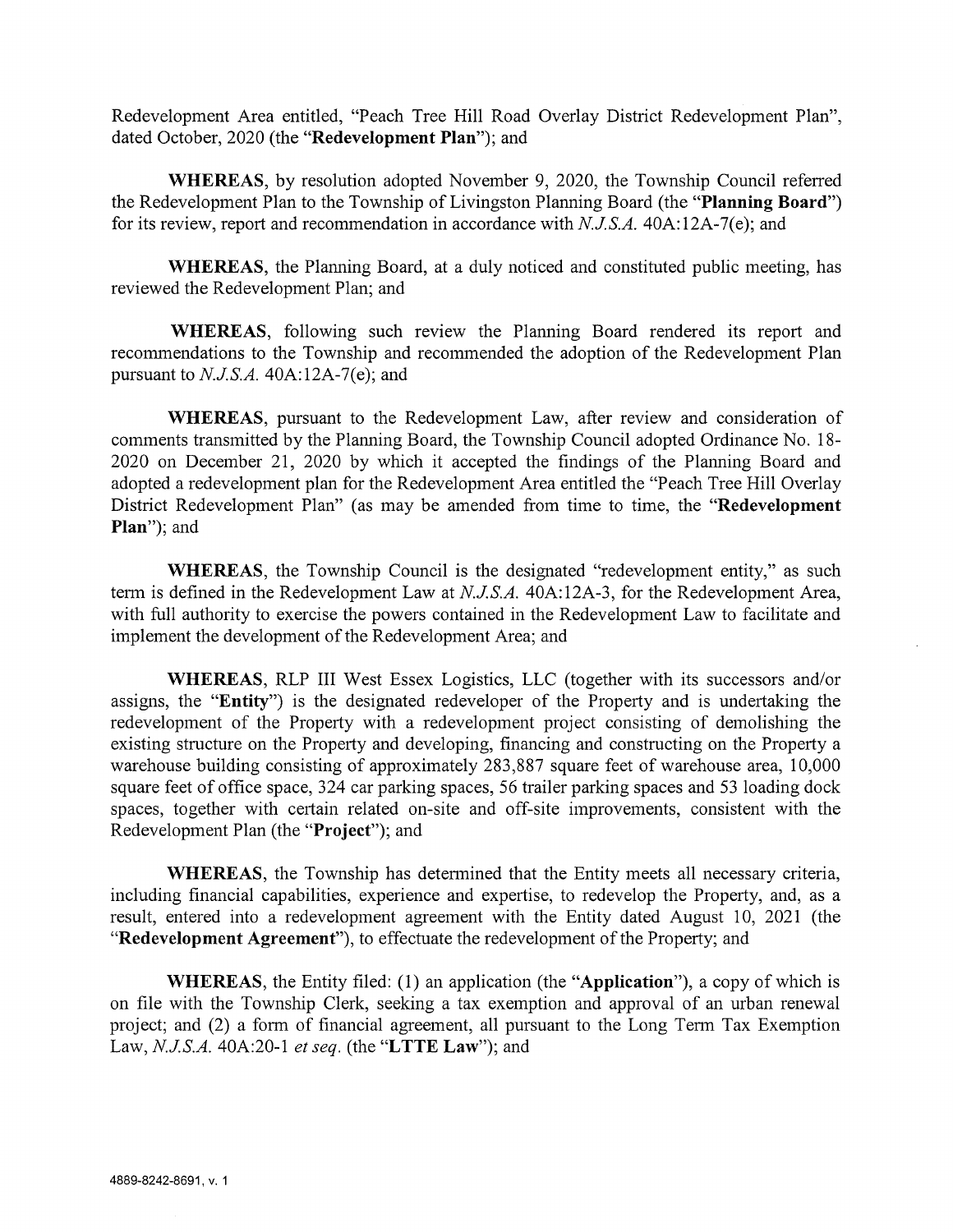WHEREAS, the Township Council has determined that the Project represents an undertaking permitted by the LTTE Law, and has further determined that the Project is an improvement made for the purposes of clearance, replanning, development or redevelopment of an area in need of redevelopment within the Township, as authorized by the LTTE Law; and

WHEREAS, in order to enhance the economic viability of and opportunity for <sup>a</sup> successful project, the Township seeks to enter into the Financial Agreement in the form on file with the Township Clerk (the "**Financial Agreement**"), which shall govern the terms of the tax exemption for the Project and the Annual Service Charge (as defined in the Financial Agreement) to be paid to the Township in lieu of conventional taxation; and

WHEREAS, the Township has made the following findings:

1. An estimated Annual Service Charge will be generated upon completion of the Project under the terms of the Financial Agreement. Upon expiration of the exemption, the Project will be fully assessed and conventionally taxed;

2. In light of market conditions, site conditions, and other factors currently impacting the Project risk, the Financial Agreement is necessary to influence the locational decisions of the probable occupants of the Project;

3. The Project will create both temporary construction jobs and permanent jobs; and

4. The Project will revitalize the Redevelopment Area as the Property has been underutilized for several years; and

5. The Project is consistent with the Redevelopment Plan, will further its objectives, and will contribute to the economic growth of the Township; and

WHEREAS, the Township Manager has submitted the Application and Financial Agreement to the Township Council with <sup>a</sup> recommendation for approval (the "Recommendation Letter"), which Recommendation Letter is on file with the Township Clerk.

## NOW, THEREFORE, BE IT ORDAINED BY THE TOWNSHIP COUNCIL OF THE TOWNSHIP OF LIVINGSTON, NEW JERSEY AS FOLLOWS:

Section 1. The foregoing recitals are incorporated herein as if set forth in full.

Section 2. The Application and the Financial Agreement are hereby approved, subject to the Entity's completion of formation of an affiliated urban renewal entity pursuant to the LTTE Law.

Section 3. An exemption from taxation as set forth in the Application is hereby granted to the urban renewal entity being formed by affiliates of the Entity with respect to the Project on the Property in accordance with the Financial Agreement.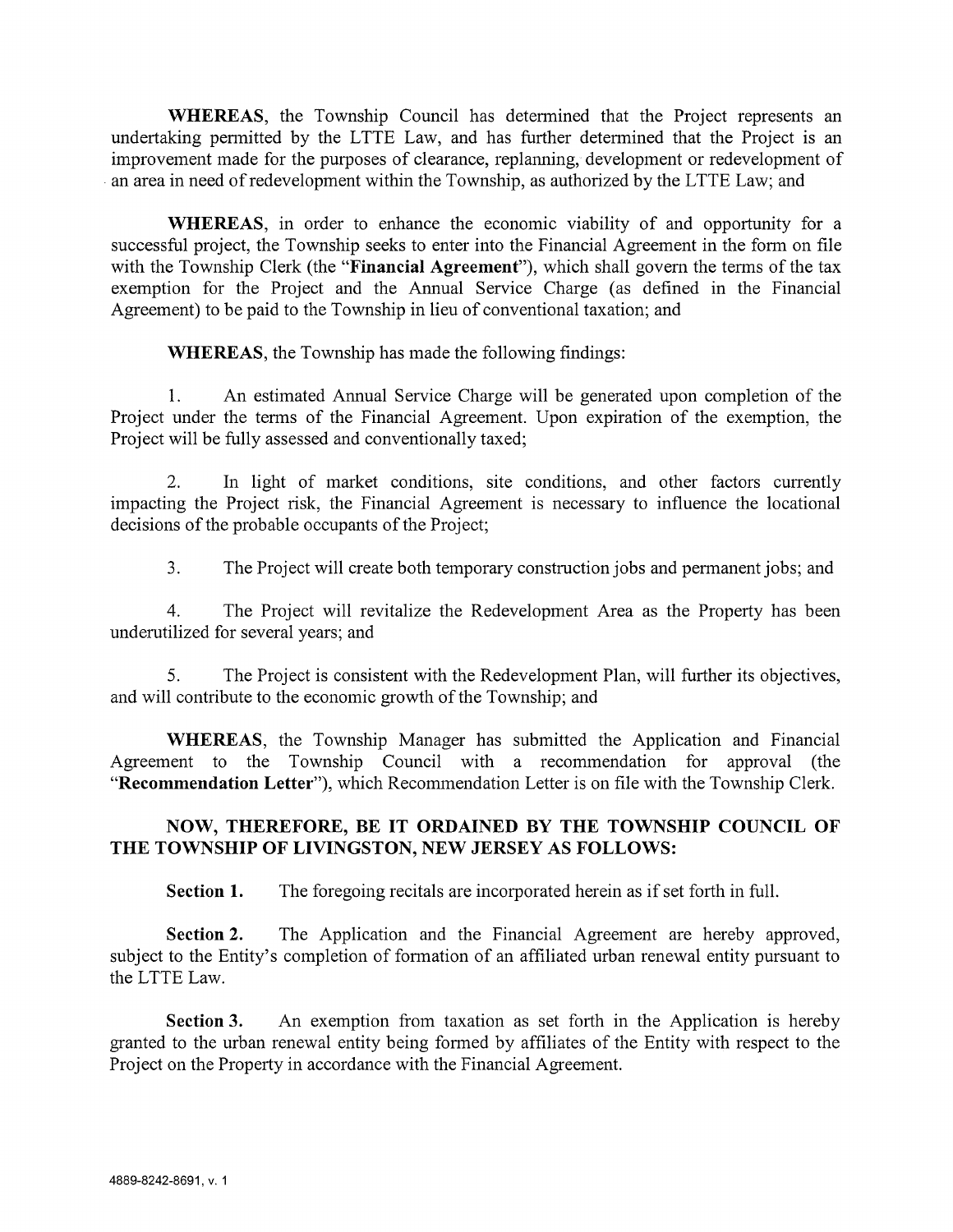Section 4. The Mayor, Deputy Mayor, and/or Township Manager, in consultation with counsel to the Township, are hereby authorized to execute the Financial Agreement in substantially the similar form on file with the Township Clerk and execute any other agreements or documents necessary to effectuate this ordinance and the Financial Agreement.

Section 5. This ordinance shall take effect in accordance with all applicable laws.

Ed Meinhardt, Mayor

Glenn R. Turtletaub, Township Clerk

Introduced: March 21, 2022 Adopted:

 $\ddot{\phantom{1}}$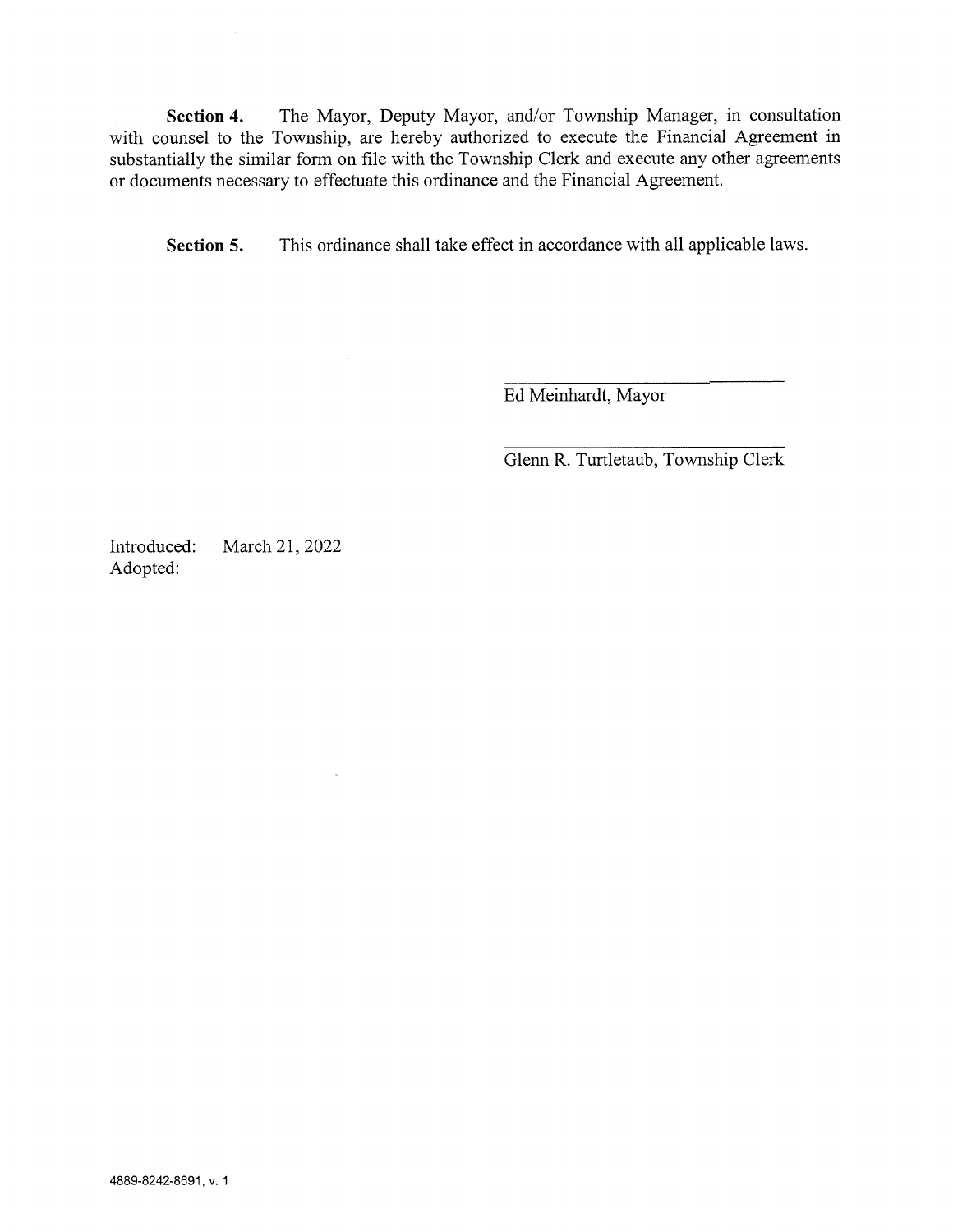# EXHIBIT A

Form Financial Agreement

 $\sim$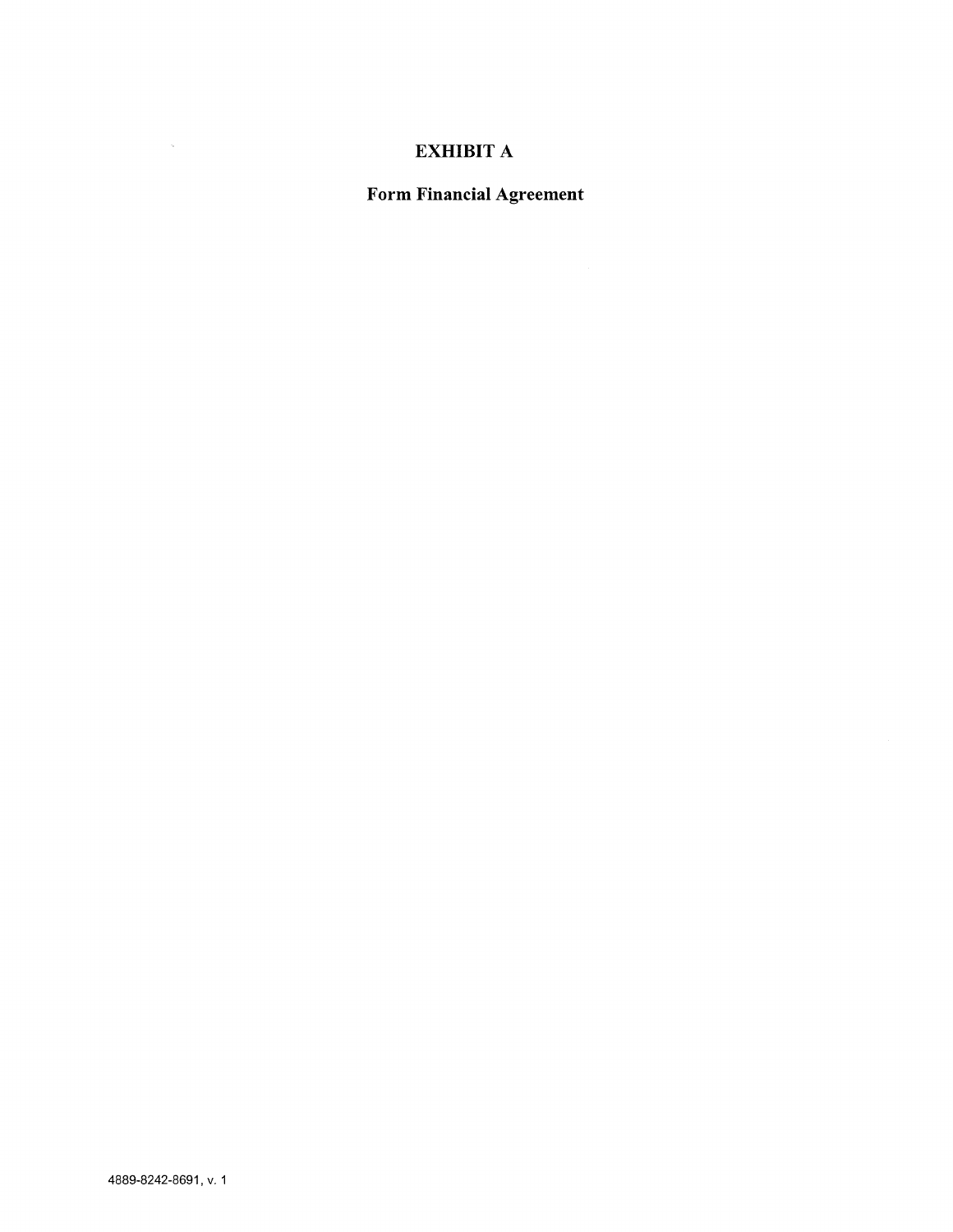# RESOLUTION TOWNSHIP OF LIVINGSTON

# Accepting, Approving and/or Adopting the Consent Agenda of March 21, 2022

WHEREAS, the Township Council of the Township of Livingston has determined that certain items on its agenda which have the unanimous approval of all Councilmembers and do not require comment shall be termed the "Consent Agenda"; and

WHEREAS, the Township Council has determined that to increase its efficiency, the Consent Agenda shall be adopted with one resolution;

NOW, THEREFORE, BE IT RESOLVED by the Township Council that the items on the regular agenda for March 21, 2022 attached hereto, which are preceded by an "\*" are the Consent Agenda and are hereby accepted, approved and/or adopted.

Glenn R. Turtletaub, Township Clerk

Adopted: 3/21/22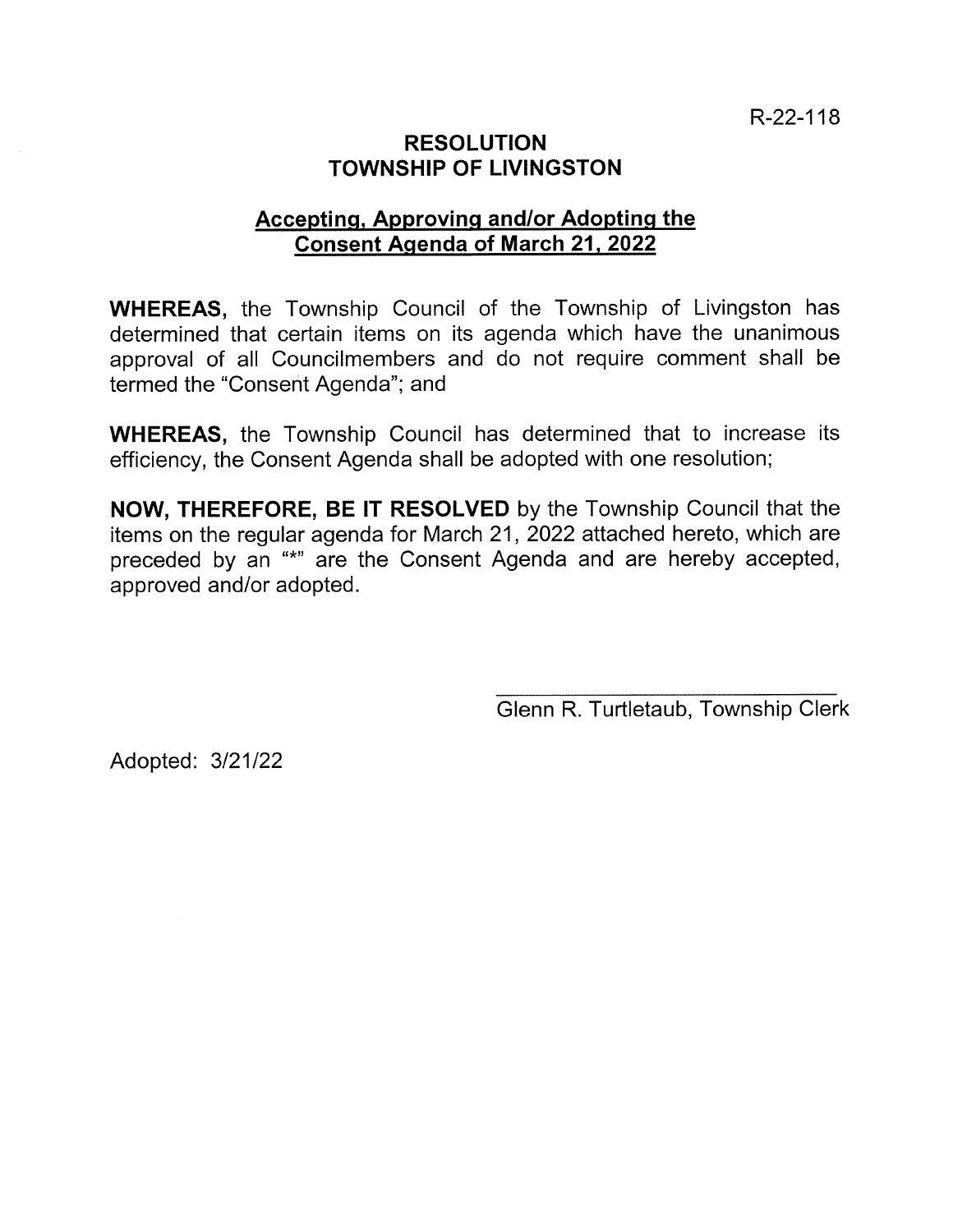# RESOLUTION TO TRANSFER 2021 BUDGET APPROPRIATIONS

WHEREAS, New Jersey Statute Title 40A:4-58 provides for appropriation transfers as of November 1, 2021; and

BE IT RESOLVED by the Township Council of the Township of Livingston that the following transfers between appropriations be and the same are hereby authorized to be made in conformity with the State Statutes in such cases made and provided; and,

BE IT FURTHER RESOLVED that the Chief Financial Officer be and is hereby authorized to make the necessary entries on the books and 2021 budget in connection with said transfers:

| FROM: | Sewer Operating Expenses           | \$1.00 |        |
|-------|------------------------------------|--------|--------|
| TO:   | Sewer Down Payment on Improvements |        | \$1.00 |

NOW, THEREFORE, BE IT RESOLVED, by the Township Council of the Township of Livingston (not less than two-thirds thereof affirmatively concurring) that the transfers listed on the attached page be made effective December 30, 2021.

Adopted: March 21, 2022

Glenn R. Turtletaub, Township Clerk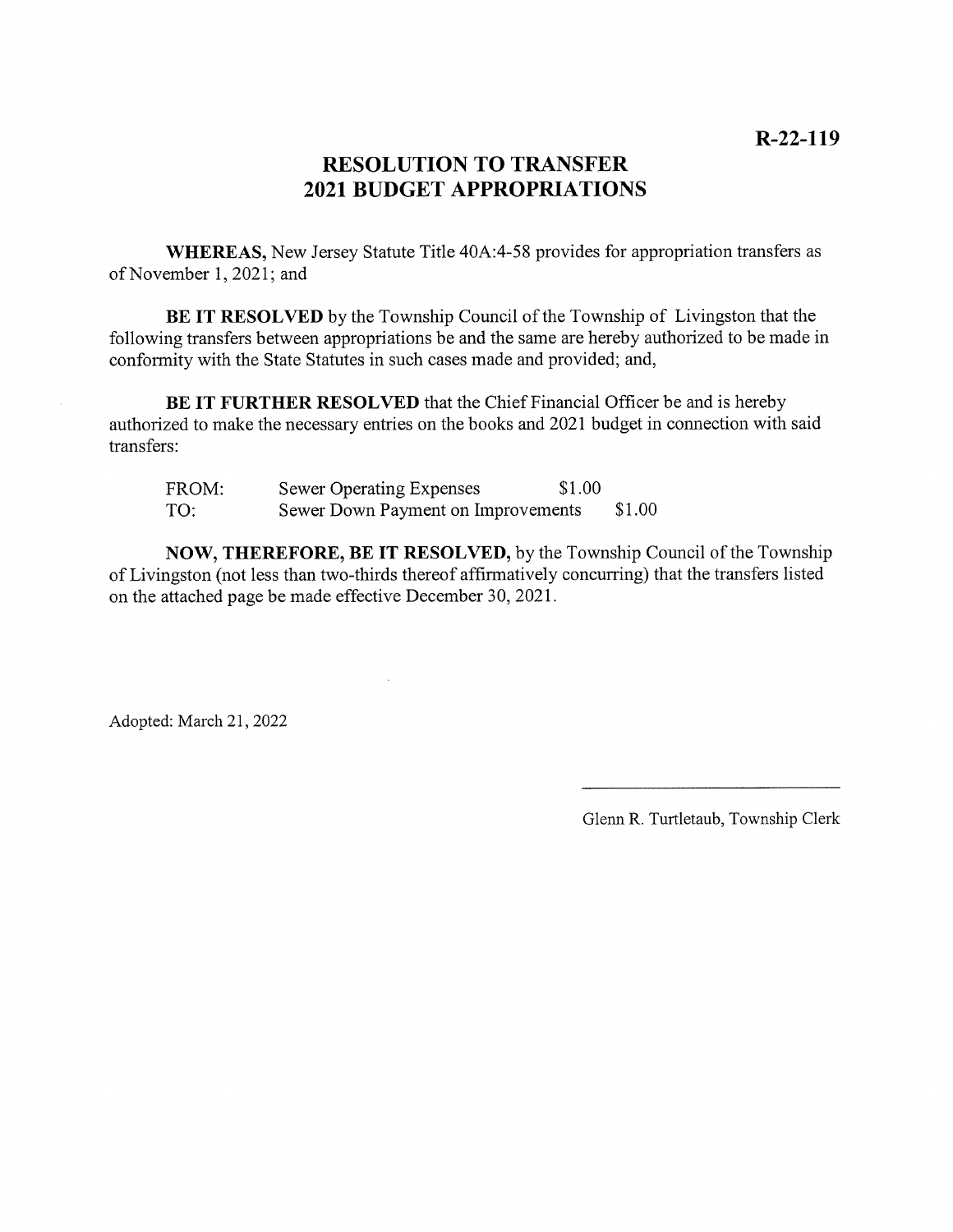### RESOLUTION AUTHORIZING TRANSFER OF 2021 BUDGET APPROPRIATION RESERVES

WHEREAS, N.J.S. 40A:4-58 authorizes transfers between budget appropriation reserves during the first three months of the subsequent fiscal year; and

WHEREAS, certain 2021 budget appropriation reserves are expected to be insufficient to meet expenditure requirements through the end of the fiscal year, and certain 2021 budget appropriations are expected to have funds available to offset these expenditure requirements; and

NOW, THEREFORE, BE IT RESOLVED, by the Township Council of the Township of Livingston (not less than two-thirds thereof affirmatively concurring) that the transfers listed on the attached page be made effective March 21, 2022.

Adopted: March 21, 2022

Glenn R. Turtletaub, Township Clerk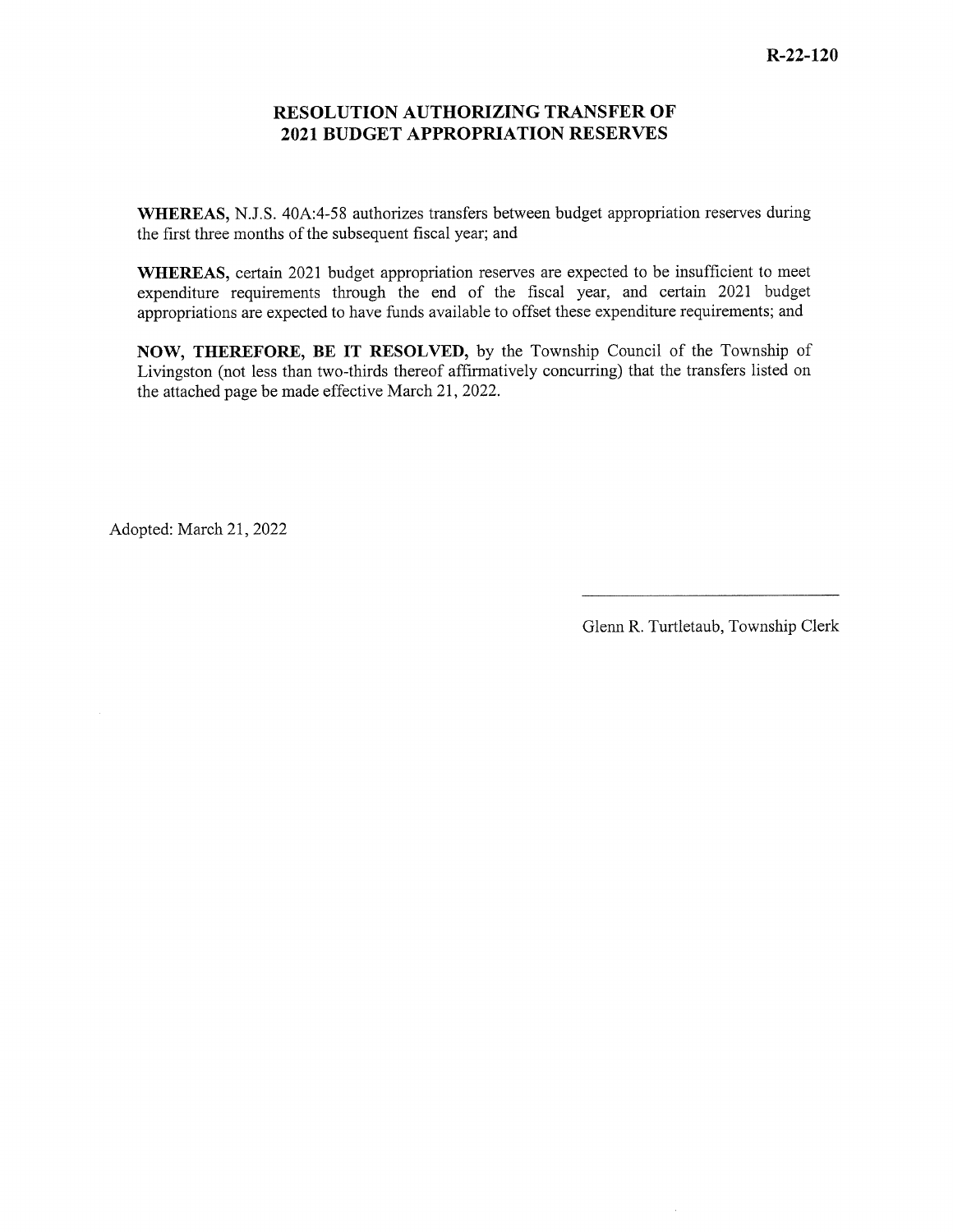|                                     | <b>Township of Livingston</b>          |             |    |            |  |  |  |
|-------------------------------------|----------------------------------------|-------------|----|------------|--|--|--|
|                                     | <b>Appropriation Reserves Transfer</b> |             |    |            |  |  |  |
| <b>CURRENT FUND</b>                 |                                        |             |    | $R-22-120$ |  |  |  |
| Department                          | Line Item                              | <b>FROM</b> |    | TO         |  |  |  |
| <b>Township Clerk</b>               | <b>Other Expenses</b>                  | 10,000.00   |    |            |  |  |  |
| Information Technology              | <b>Other Expenses</b>                  | 15,000.00   |    |            |  |  |  |
| Utilities: Electric, Gas & Heat     | <b>Other Expenses</b>                  |             |    | 25,000.00  |  |  |  |
| <b>Total Current Fund Transfers</b> |                                        | 25,000.00   | \$ | 25,000.00  |  |  |  |
|                                     |                                        |             |    |            |  |  |  |

 $\mathcal{A}^{\mathcal{A}}$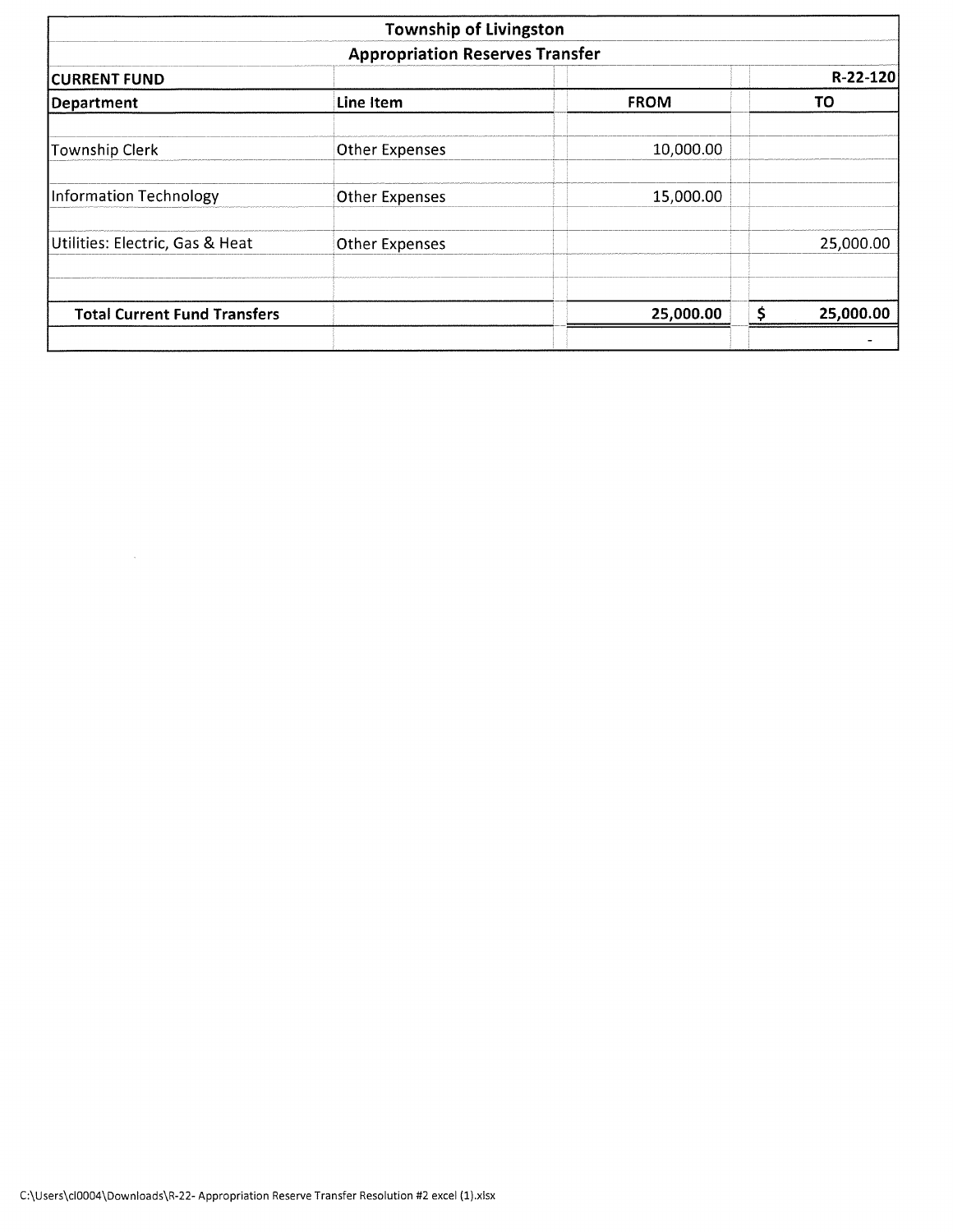### RESOLUTION AUTHORIZING 2022 TEMPORARY EMERGENCY APPROPRIATIONS

WhEREAS, an emergent condition as arisen in that the Township of Livingston is expected to enter into contracts, commitments and/or payments prior to the 2022 budget adoption and no adequate provision has been made in the CY2022 temporary budget for the aforesaid purposes; and

WhEREAS, N.J.S.A. 40A: 4-20 provides for the creation of an emergency temporary appropriation for said purpose, and

WhEREAS, the total emergency temporary appropriation resolutions adopted in the year 2021 pursuant to the provisions of Chapter 96, P.L. 1951 (N.J.S.A. 40A:4-20) including this resolution is:

| Current Fund  | \$3,764,000.00 |
|---------------|----------------|
| Sewer Utility | 500,000.00     |
| Water Utility | 200,000.00     |
| Total         | \$4,464,000.00 |

NOW, THEREFORE, BE IT RESOLVED, by the Township Council of the Township of Livingston, County of Essex, (not less than two-thirds of all members thereof affirmatively concurring) that in accordance with the provision of N.J.S.A.  $40A:4-20$ :

- 1. Emergency temporary appropriations be and the same are hereby made in the amount of \$4,464,000.00 as per attached.
- 2. Said emergency temporary appropriations will be provided for in the 2022 Budget.
- 3. That one certified copy of this resolution be filed with the Director, Division of Local Govermnent Services.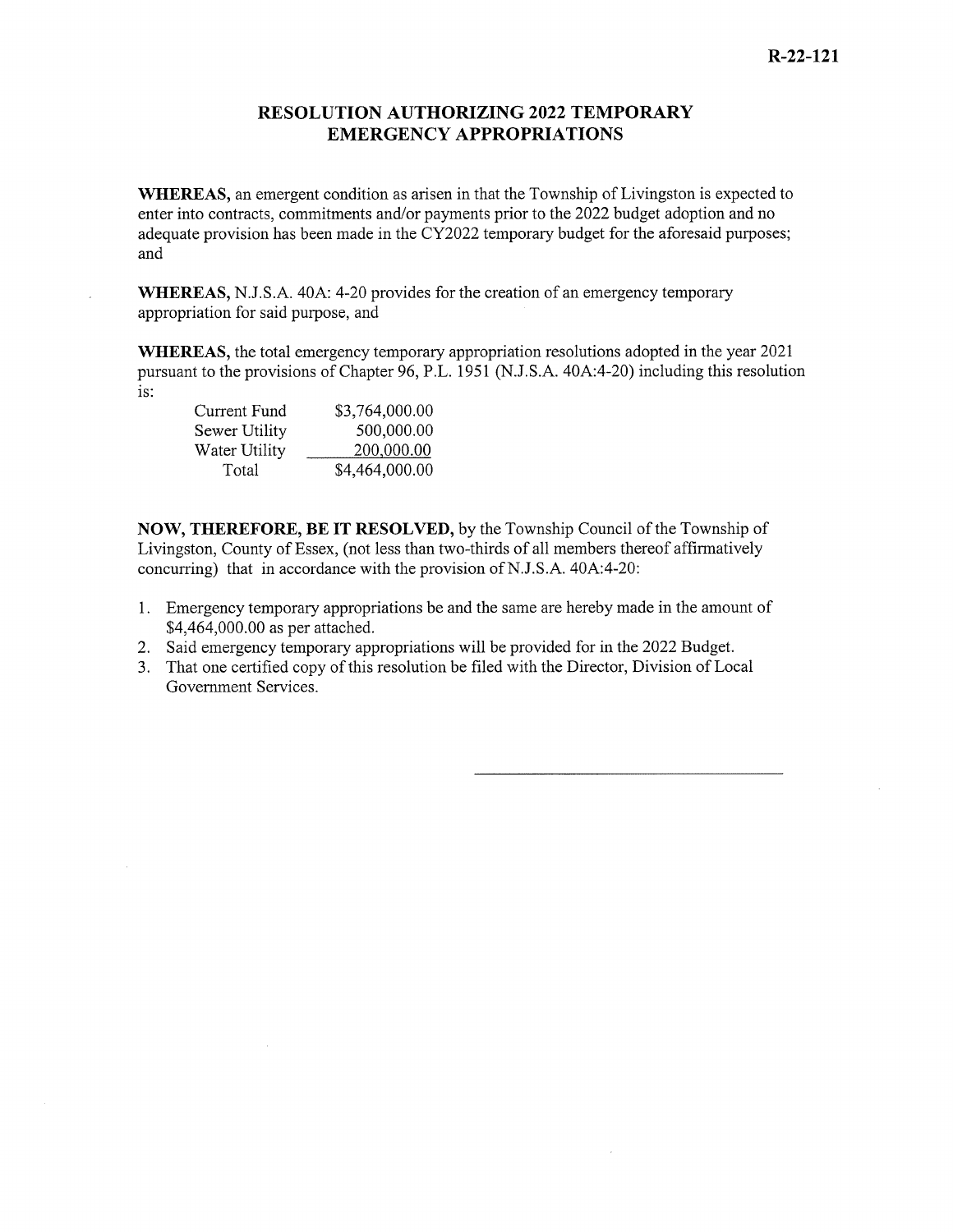# Township of Livingston 2022 Temporary Emergency Budget

|                                       |                           | R-22-121              |
|---------------------------------------|---------------------------|-----------------------|
| <b>Current Fund</b>                   | <b>Salary &amp; Wages</b> | <b>Other Expenses</b> |
| Administrative and Executive          |                           | \$<br>8,000.00        |
| <b>Financial Administration</b>       |                           | 15,000.00             |
| <b>Tax Appeals</b>                    |                           | 250,000.00            |
| <b>Collection of Taxes</b>            |                           | 11,000.00             |
| <b>Legal Services and Costs</b>       |                           | 100,000.00            |
| <b>Engineering Services and Costs</b> |                           | 2,000.00              |
| DPW: Streets and Roads                |                           | 232,000.00            |
| Vehicle Maintenance                   |                           | 100,000.00            |
| Fire                                  |                           | 26,000.00             |
| Police                                |                           | 100,000.00            |
| Lease Purchase of Vehicles            |                           | 300,000.00            |
| Senior, Youth & Leisure Services      |                           | 20,000.00             |
| Other Insurance                       |                           | 20,000.00             |
| <b>General Liability Insurance</b>    |                           | 200,000.00            |
| Group Health Insurance                |                           | 750,000.00            |
| Group Health Insurance - Waivers      |                           | 30,000.00             |
| Dental Insurance                      |                           | 100,000.00            |
| Solid Waste Collection/Disposal       |                           | 340,000.00            |
| Recycling                             |                           | 110,000.00            |
| Gasoline                              |                           | 150,000.00            |
| <b>Social Security</b>                |                           | 200,000.00            |
| Maintenance of Free Public Library    |                           | 700,000.00            |
| <b>Total Current Fund</b>             |                           | 3,764,000.00          |
| <b>TOTAL</b>                          |                           | \$<br>3,764,000.00    |
| <b>Water Utility</b>                  |                           |                       |
| <b>Other Expenses</b>                 |                           | 200,000.00            |
| <b>Total Sewer Utility</b>            |                           | \$<br>200,000.00      |
| <b>Sewer Utility</b>                  |                           |                       |
| <b>Other Expenses</b>                 |                           | 500,000.00            |
| <b>Total Sewer Utility</b>            |                           | \$<br>500,000.00      |
|                                       |                           |                       |
| <b>Swimming Pool Utility</b>          |                           |                       |
| Salary & Wages                        | 50,000.00                 |                       |
| Other Expenses                        |                           | 50,000.00             |
| <b>Total Sewer Utility</b>            |                           | \$<br>100,000.00      |
| <b>GRAND TOTAL</b>                    |                           | \$<br>4,264,000.00    |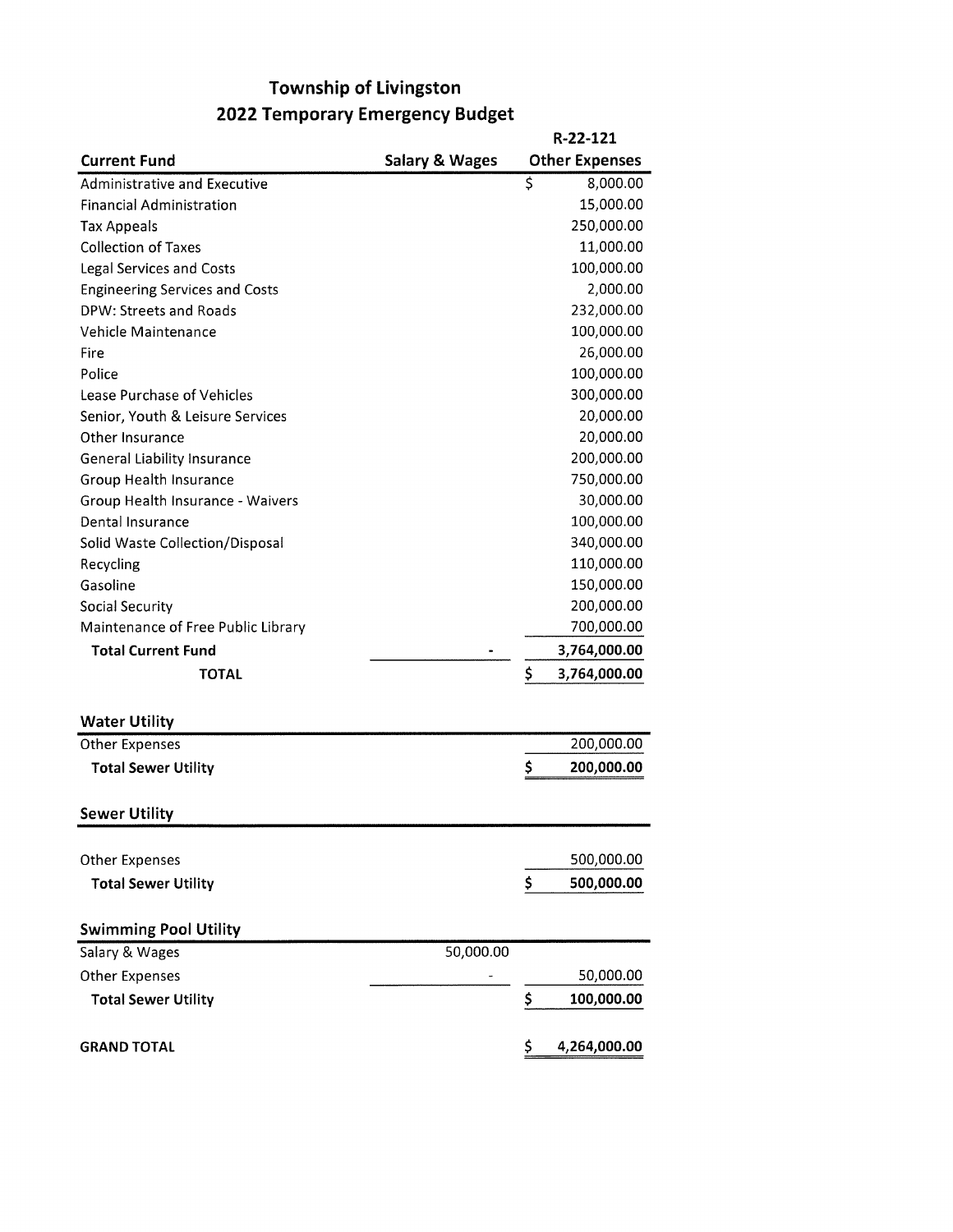#### Authorizing Disposition of Surplus Vehicles

WHEREAS, the Township of Livingston is the owner of certain personal property described on the attached Schedule A and which is no longer needed for public purposes; and

WHEREAS, the condition of the items are such that they are not saleable and can be junked; and,

 $\bar{\psi}$ 

NOW, THEREFORE, BE IT RESOLVED by the Township Council of the Township of Livingston that said property listed in the attached schedule shall be junked.

Adopted: \_\_\_\_\_\_\_\_\_\_\_\_\_\_\_\_\_\_\_\_\_\_\_\_\_\_\_\_\_\_\_\_\_\_\_\_\_\_\_

March 21, 2022 **March 21, 2022** Glenn R. Turtletaub, Township Clerk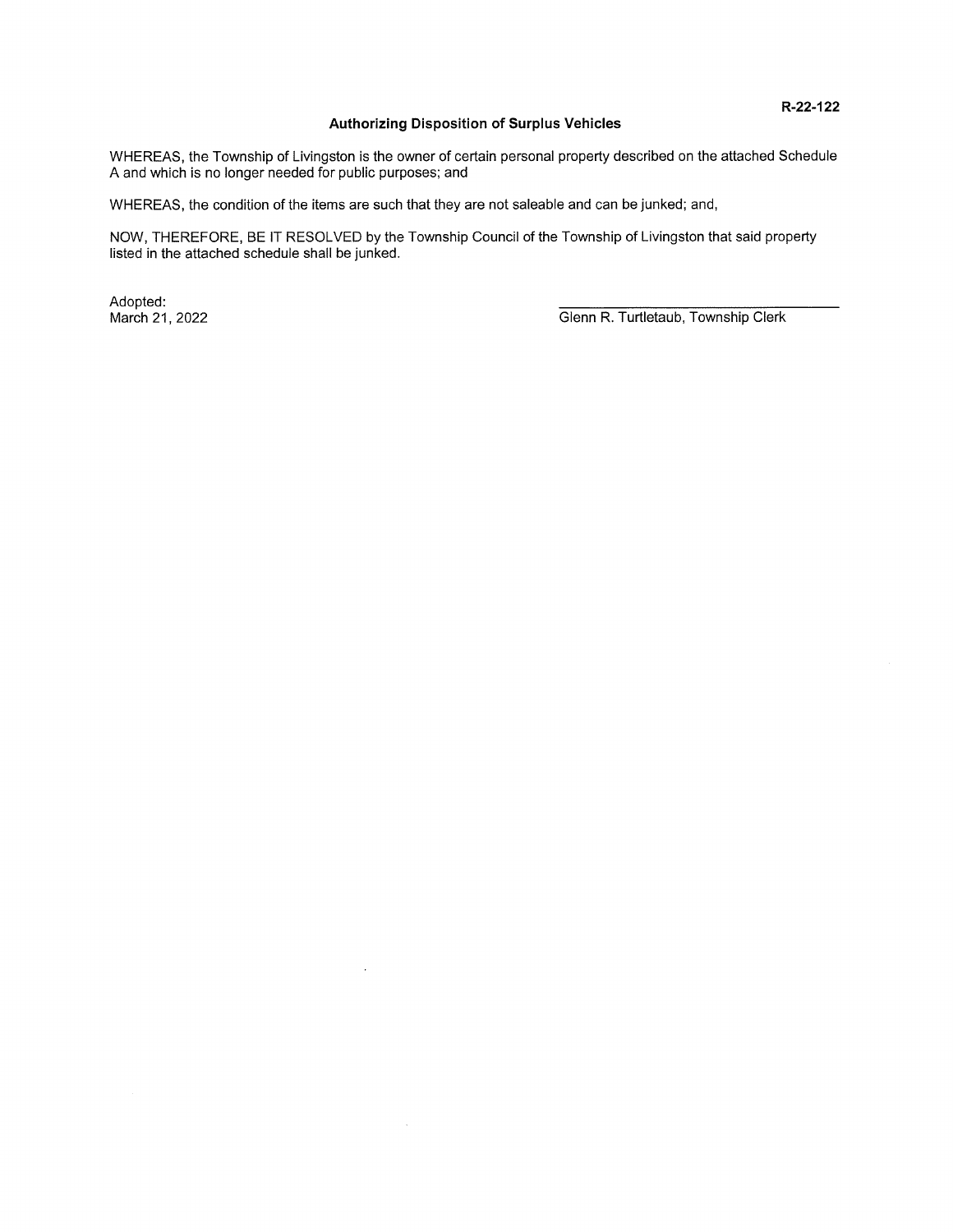Schedule A

| <b>Department</b> | Item    | <b>QTY</b> | Make       | Model              | Serial / VIN Number |
|-------------------|---------|------------|------------|--------------------|---------------------|
| <b>DPW</b>        | Vehicle |            | 2007 Ford  | F550 Super<br>Dutv | 1FDAW57P97EA84718   |
| <b>DPW</b>        | Vehicle |            | 2004 Dodge | Dakota SXT         | 1D7HG12K04S686866   |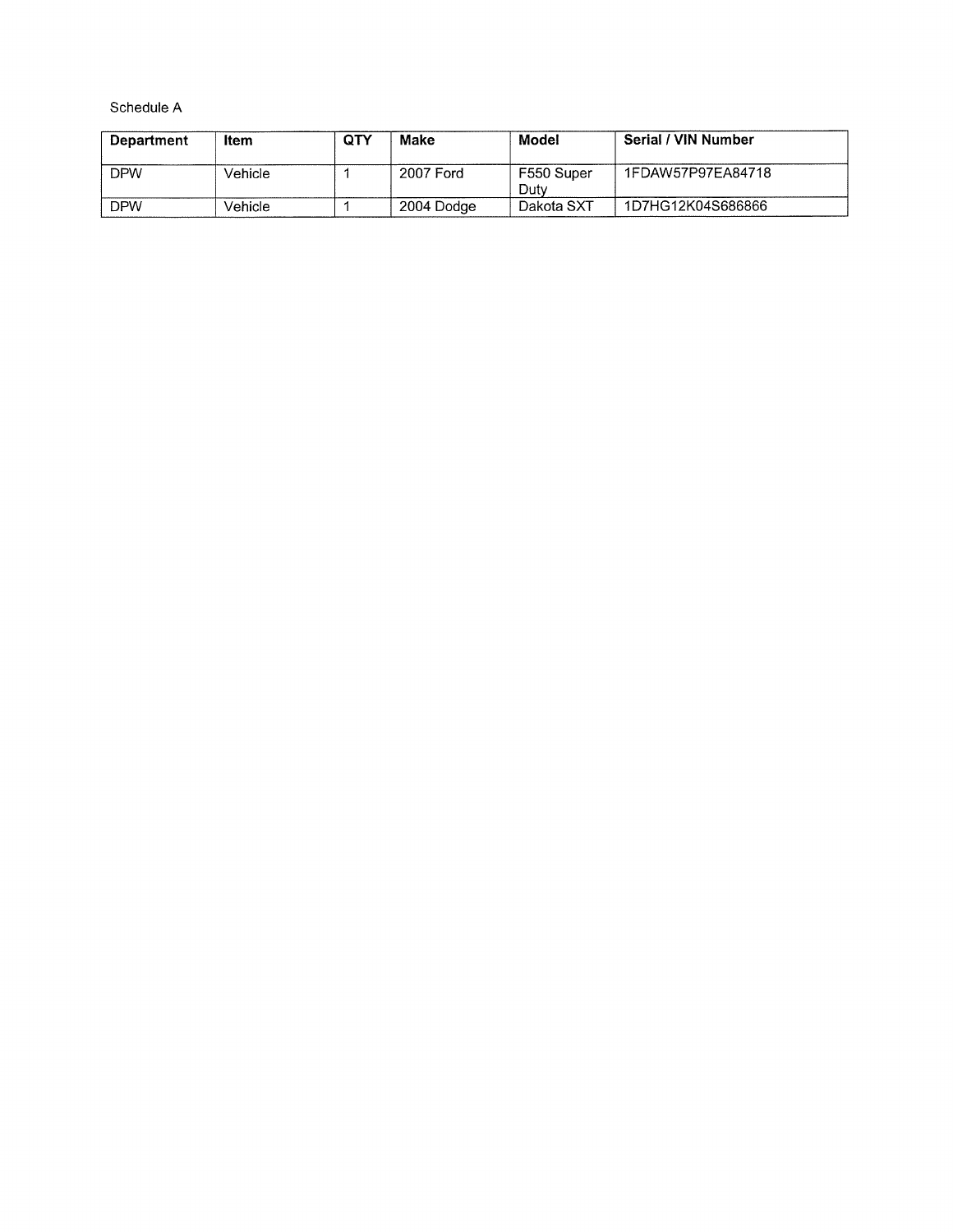#### Authorizing Purchases Under the State of New Jersey Cooperative Purchasing Program

WHEREAS, the Township of Livingston, pursuant to N.J.S.A. 40A:1 1-12(a) and N.J.A.C. 5:34-7.29(c) may by resolution and without advertising for bids, purchase any goods or services under the State of New Jersey Cooperative Purchasing Program for any State contracts entered into on behalf of the State by the Division of Purchase and Property in the Department of Treasury; and,

WHEREAS, the Township of Livingston has the need on a timely basis to purchase goods or services utilizing State contracts; and

WHEREAS, the Township of Livingston intends to enter into contracts with the attached referenced State contract vendors through this resolution and properly executed purchase orders, which shall be subject to all the conditions applicable to current State contracts.

NOW, THEREFORE, BE IT RESOLVED that the Township Council of the Township of Livingston authorizes the purchase of certain goods and services from those approved New Jersey State contract vendors on the attached list, pursuant to all the conditions of the individual State contracts; and

BE IT FURTHER RESOLVED by the Township Council that, pursuant to the N.J.A.C. 5:30-5.5(b), the certification of available funds shall be certified at such time as the goods or services are called for prior to placing the order, and a certification of availability of funds is made by the Chief Financial Officer via an authorized purchase order; and

BE IT FURTHER RESOLVED that the duration of this authorization shall be until December 31, 2022 or upon the expiration of the vendors' contract, whichever event first occurs.

Adopted:

March 21, 2022 **March 21, 2022** Glenn R. Turtletaub, Township Clerk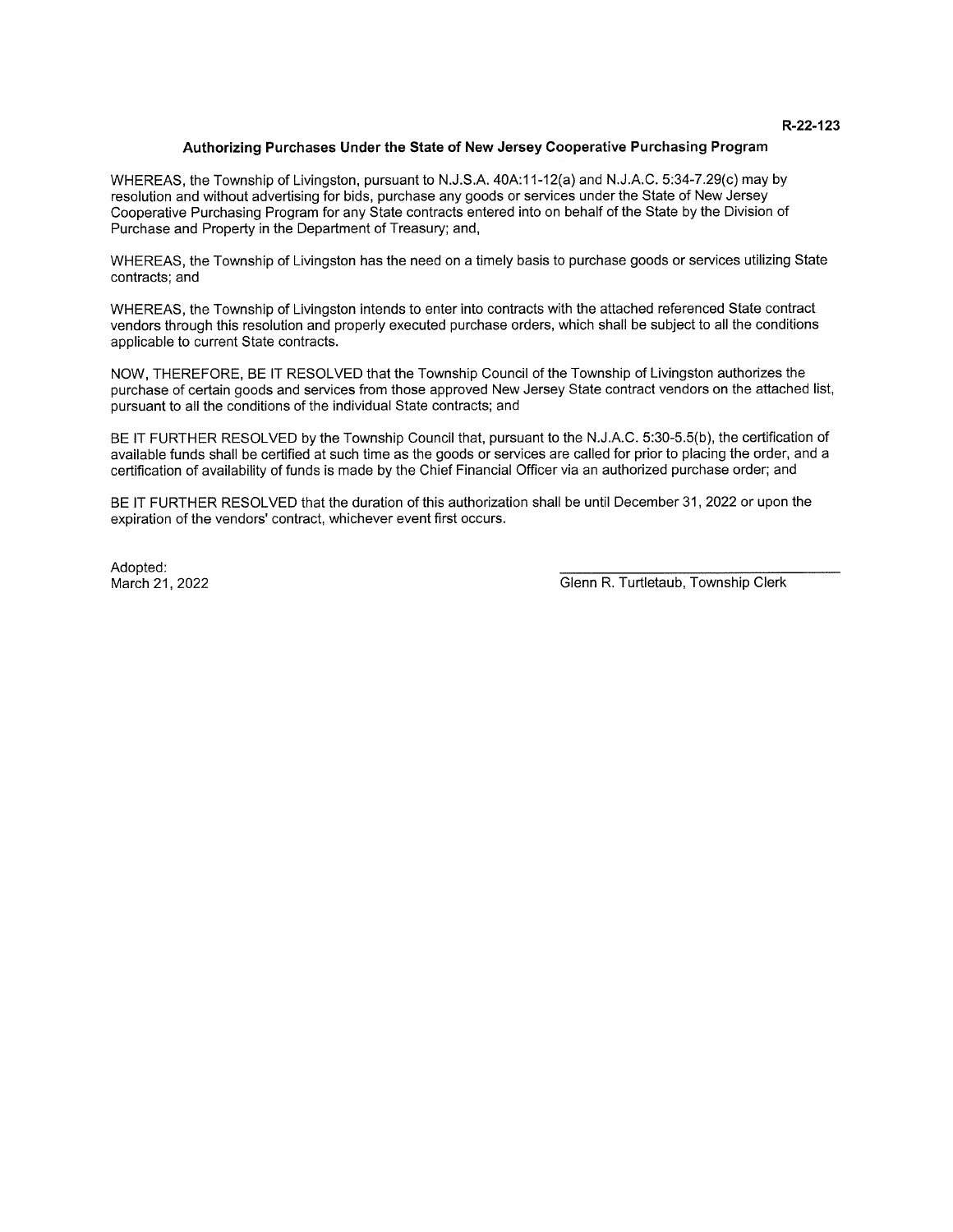| R-22-123                                                                                          |                                                            |                                            |
|---------------------------------------------------------------------------------------------------|------------------------------------------------------------|--------------------------------------------|
| <b>Commodity/Service</b>                                                                          | <u>Vendor</u>                                              | Contract #                                 |
| Aboveground Fuel Tanks Installation, Removal, Repair and<br><b>Related Equipment</b>              | <b>Ted Slack Environmental</b><br>Services, Inc.           | 42266                                      |
| Aboveground Fuel Tanks Installation, Removal, Repair and<br><b>Related Equipment</b>              | <b>Independence Constructors</b>                           | 42270                                      |
| Auctioneering Services: Internet Auctions to Sell Surplus<br>Property                             | Municibid                                                  | 19-GNSV1-00696                             |
| Automotive Parts for Heavy Duty Vehicles                                                          | Beyer Bros Corp                                            | 42069                                      |
| Automotive Parts for Heavy Duty Vehicles                                                          | Dover Brake & Clutch, Inc.                                 | 42094                                      |
| Automotive Parts for Heavy Duty Vehicles                                                          | Route 23 AutoMall                                          | 42073                                      |
| Automotive Parts for Heavy Duty Vehicles                                                          | Trius, Inc.                                                | 42108                                      |
| <b>Automotive Lubricants</b>                                                                      | IEH Auto Parts, LLC                                        | 20-FLEET-01344                             |
| Breakaway Upost Sign Support                                                                      | Garden State Highway Products                              | 19-FLEET-01137                             |
| M0483- Computers, Equipment, Peripherals & Related<br>Services                                    | Dell Marketing L.P.                                        | 19-TELE-00656                              |
| M0483- Computers, Equipment, Peripherals & Related<br>Services                                    | <b>CDW Government, LLC</b>                                 | 89980                                      |
| M0483- Computers, Equipment, Peripherals & Related<br>Services                                    | Gold Type Business Machines,<br>Inc.                       | 89980                                      |
| M0483- Computers, Equipment, Peripherals & Related<br>Services                                    | SHI International Corp.                                    | 89980                                      |
| M0483- Computers, Equipment, Peripherals & Related<br>Services                                    | <b>Wireless Electronics</b>                                | 89980                                      |
| M0483- Computers, Equipment, Peripherals & Related<br>Services                                    | Ocean Computer Group, Inc.                                 | 19-TELE-00656                              |
| M0483- Computers, Equipment, Peripherals & Related<br>Services                                    | <b>EMC Corporation</b>                                     | 89968                                      |
| M0483- Computers, Equipment, Peripherals & Related<br>Services                                    | HP, Inc.                                                   | 89974                                      |
| M4002- NAPSO ValuePoint Cloud Solutions                                                           | SHI International Corp.                                    | 21-TELE-01360                              |
| Computers, Equipment, Peripherals & Related Services                                              | <b>CDW Government, LLC</b>                                 | 40166                                      |
| Computers, Equipment, Peripherals & Related Services                                              | Microsoft                                                  | 40166                                      |
| Computers, Equipment, Peripherals & Related Services                                              | SHI International Corp.                                    | 40166                                      |
| <b>Copiers, Multifunction Devices</b>                                                             | Xerox Corporation                                          | 40469                                      |
| Copiers, Maintenance and Supplies                                                                 | Ricoh USA, Inc.                                            | 40467                                      |
| <b>Environmental Testing Instruments</b>                                                          | Applied Analytics, Inc.                                    | 21-FOOD-01687                              |
| Fence, Chain Link (Installation & Replacement)                                                    | Consolidated Steel & Aluminum<br>Fence Co., Inc.           | 88680                                      |
| <b>Firefighter Protective Clothing and Equipment</b>                                              | <b>Skylands Area Fire Equipment &amp;</b><br>Training, LLC | 17-FLEET-00810                             |
| <b>Firefighter Protective Clothing and Equipment</b>                                              | Firefighter One, LLC                                       | 17-FLEET-00807 & 17-<br>FLEET 00819        |
| Facilities, Maintenance Repair & Operations (MRO) &<br><b>Industrial Supplies</b>                 | Grainger                                                   | 19-FLEET-00566                             |
| Facilities, Maintenance Repair & Operations (MRO) &<br><b>Industrial Supplies</b>                 | Fastenal                                                   | 19-FLEET-00565                             |
| Facilities, Maintenance Repair & Operations (MRO) &<br><b>Industrial Supplies (Custom Orders)</b> | Fastenal                                                   | 19-FLEET-00678                             |
| Influenza Vaccine                                                                                 | FFF Enterprises, Inc.                                      | 41502                                      |
| Inspection of Fire Suppression                                                                    | Johnson Controls Fire Protection                           | 83717                                      |
| Law Enforcement Firearms Equipment and Supplies                                                   | Atlantic Tactical, Inc.                                    | 17-FLEET-00732 & 17-<br><b>FLEET-00787</b> |
| Law Enforcement Firearms Equipment and Supplies                                                   | Beyer Fleet, LLC                                           | 17-FLEET-00719                             |
| Law Enforcement Firearms Equipment and Supplies                                                   | Beyer Fleet, LLC                                           | 17-FLEET-00792                             |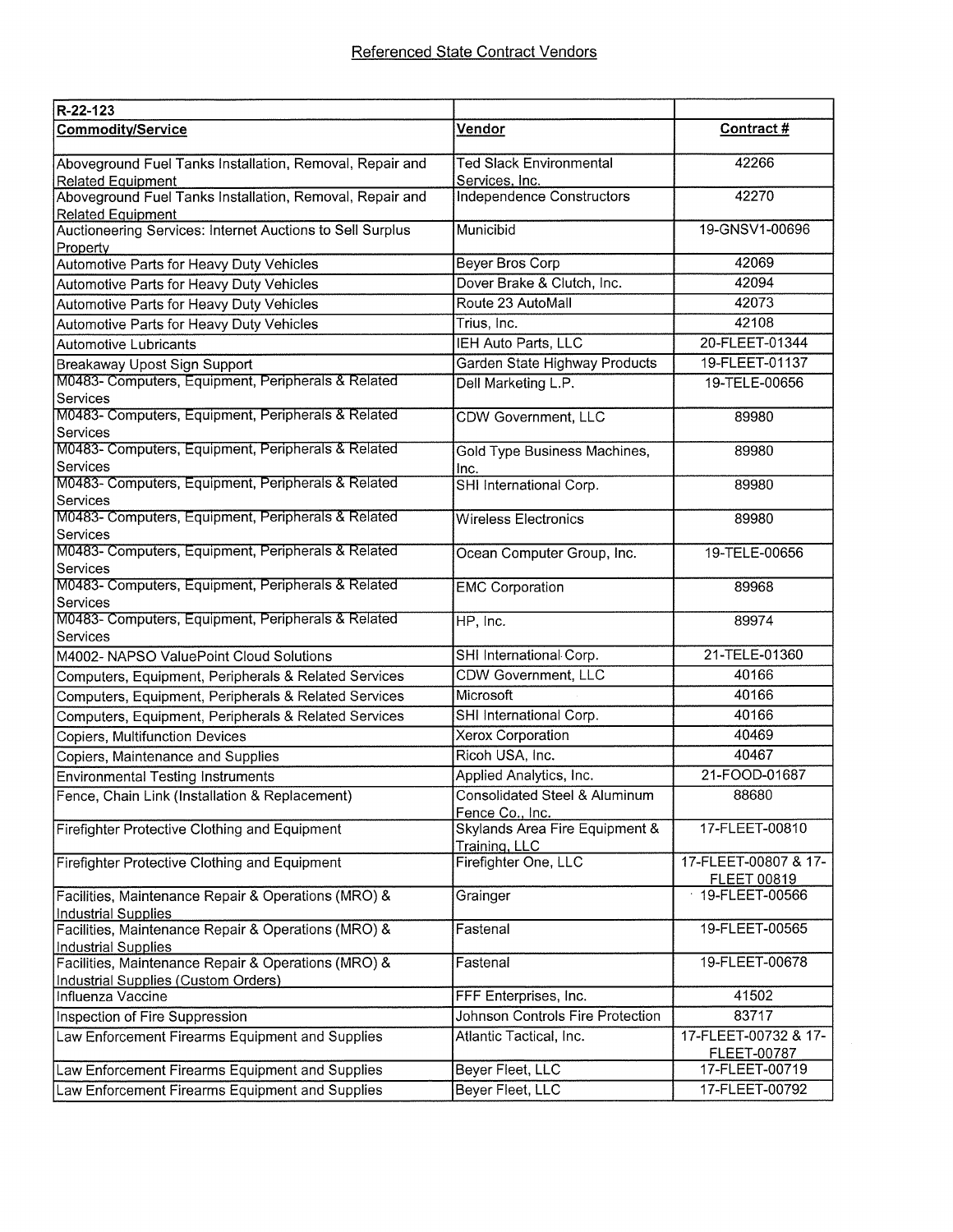| Law Enforcement Firearms Equipment and Supplies                                 | Beyer Fleet, LLC                                    | 17-FLEET-00761                                                                                                      |
|---------------------------------------------------------------------------------|-----------------------------------------------------|---------------------------------------------------------------------------------------------------------------------|
| Law Enforcement Firearms Equipment and Supplies                                 | Beyer Fleet, LLC                                    | 17-FLEET-00728                                                                                                      |
| Law Enforcement Firearms Equipment and Supplies                                 | Eagle Point Gun Shop                                | 17-FLEET-00721                                                                                                      |
| Law Enforcement Firearms Equipment and Supplies                                 | Elite Emergency Lights, LLC                         | 17-FLEET-00749                                                                                                      |
| Law Enforcement Firearms Equipment and Supplies                                 | Gen-El Safety and Industrial<br>Products            | 17-FLEET-00722                                                                                                      |
| Law Enforcement Firearms Equipment and Supplies                                 | <b>General Sales Administration</b>                 | 17-FLEET-00760                                                                                                      |
| Law Enforcement Firearms Equipment and Supplies                                 | Lawman Supply Co., NJ Inc.                          | 17-FLEET-00740, 17-<br>FLEET-00754 & 17-<br>FLEET-00751                                                             |
| Law Enforcement Firearms Equipment and Supplies                                 | SF Mobile Vision, Inc.                              | 17-FLEET-00731                                                                                                      |
| Law Enforcement Firearms Equipment and Supplies                                 | MPH Industries, Inc.                                | 17-FLEET-00755                                                                                                      |
| Law Enforcement Firearms Equipment and Supplies                                 | Turn Out Fire and Safety                            | 17- FLEET-00751, 17-<br>FLEET-00752, 17-<br>FLEET-00778, 17-<br>FLEET-00813, 17-<br>FLEET-00113 & 16-<br>EQQD-00113 |
| Mailroom Equipment and Maintenance                                              | Quadient, Inc.                                      | 41267                                                                                                               |
| Maintenance & Repair Heavy Duty Vehicles                                        | Route 23 AutoMall                                   | 89262                                                                                                               |
| Maintenance & Repair Heavy Duty Vehicles                                        | A. Lembo Car & Truck Collision, In                  | 89274                                                                                                               |
| Marine Craft: Boat, Motor, Trailer                                              | Firefighter One, LLC                                | 86336                                                                                                               |
| OEM Automotive Parts for Light Duty Vehicles                                    | <b>Beyer Bros Corp</b>                              | 19-FLEET-00922                                                                                                      |
| OEM & NON-OEM Maintenance and Repair Services for<br>Light/Medium Duty Vehicles | American Hose & Hydraulics Co.                      | 40866                                                                                                               |
| OEM & NON-OEM Maintenance and Repair Services for<br>Light/Medium Duty Vehicles | Beyer Bros Corp                                     | 40801                                                                                                               |
| OEM & NON-OEM Maintenance and Repair Services for<br>Light/Medium Duty Vehicles | Route 23 AutoMall                                   | 40812                                                                                                               |
| Non-OEM Automotive Parts & Accessories for Light Duty<br>Vehicles               | Samuels, Inc. d/b/a Buy-Wise<br><b>Auto Parts</b>   | 85992                                                                                                               |
| Non-OEM Automotive Parts & Accessories for Light Duty<br>Vehicles               | Route 23 AutoMall                                   | 86007                                                                                                               |
| Parks & Playground Equipment                                                    | Ben Shaffer Recreation, Inc.                        | 16-FLEET-00135                                                                                                      |
| Parks & Playground Equipment                                                    | MRC, Inc.                                           | 16-FLEET-00121                                                                                                      |
| Parts & Repairs for Road Maintenance Equipment                                  | Trius, Inc.                                         | 85856                                                                                                               |
| Parts & Repairs for Lawn & Grounds Equipment                                    | <b>Storr Tractor Company</b>                        | 43038                                                                                                               |
| Purchasing Card System for the State of NJ                                      | FIA Card Services, NA, A Bank of<br>America Company | 84675                                                                                                               |
| Radio Communication Equipment                                                   | Gold Type Business Machines,<br>inc.                | 83909                                                                                                               |
| Radio Communication Equipment                                                   | Micro Strategies, Inc.                              | 83921                                                                                                               |
| Radio Communication Equipment and Accessories                                   | Motorola Communications &<br>Electronics, Inc/      | 83909                                                                                                               |
| Radio Communication Equipment and Accessories                                   | Philip M. Casciano Associates,<br>Inc.              | 83900                                                                                                               |
| Radio Communication Equipment and Accessories                                   | <b>Regional Communications</b>                      | 83909                                                                                                               |
| Rock Salt, Treated Salt & Solar Salt                                            | East Cost Salt Dist., Inc.                          | 20-FLEET-01520                                                                                                      |
| Rock Salt, Treated Salt & Solar Salt                                            | Morton Salt, Inc.                                   | 20-FLEET-01519                                                                                                      |
| Signs- reflective fluorescent roll-up warning signs                             | Garden State Highway Products                       | 20-FLEET-01159                                                                                                      |
| Snow Plow Parts, and Grader & Loader Blades                                     | A & K Equipment Company, Inc.                       | 88273                                                                                                               |
| <b>Software Reseller Services</b>                                               | Dell Marketing L.P.                                 | 20-TELE-01510                                                                                                       |
| Statewide Equipment and Space Rental                                            | United Rentals North America, Inc.                  | 19-GNSV2-00853                                                                                                      |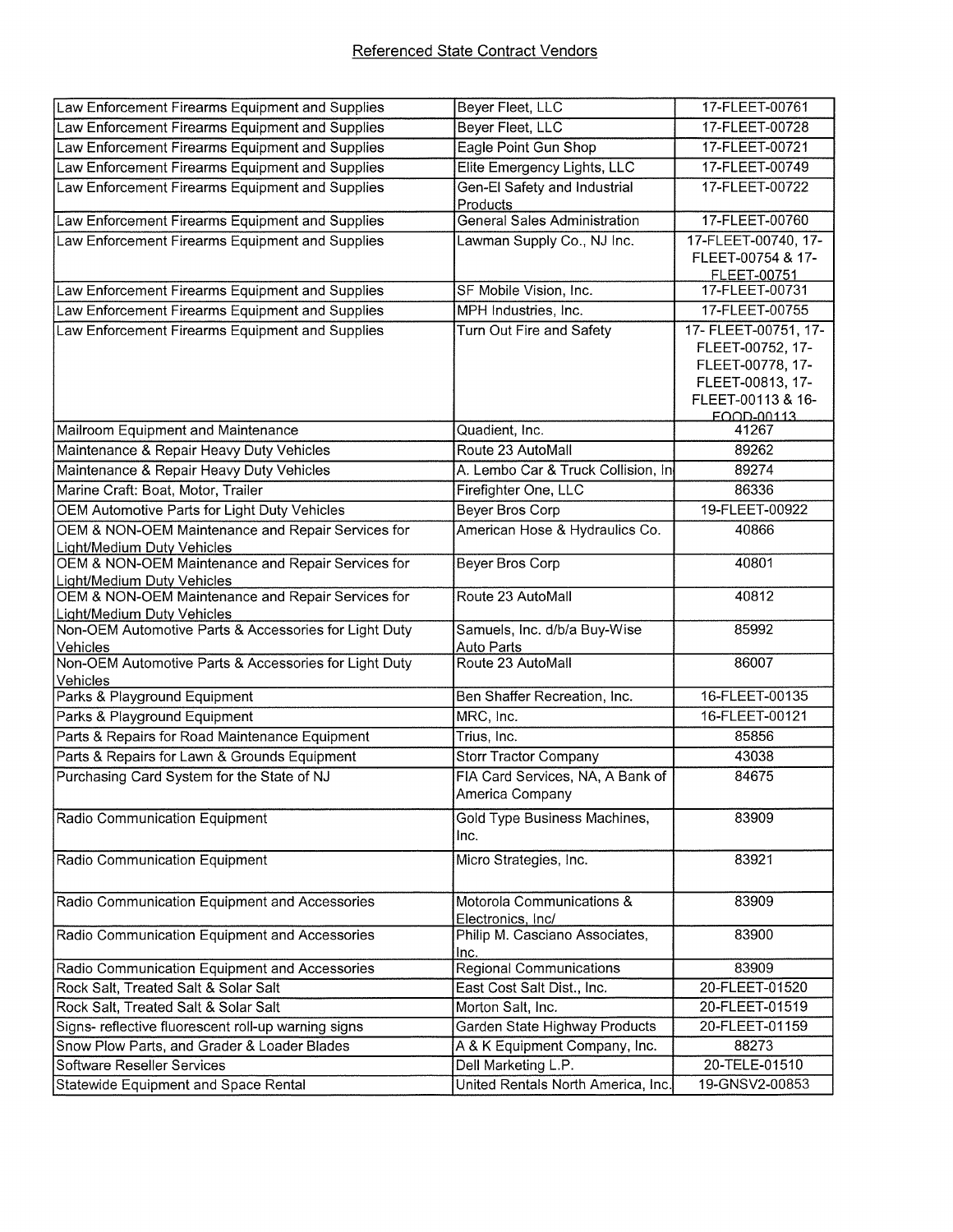## Referenced State Contract Vendors

 $\mathcal{L}_{\text{max}}$  and  $\mathcal{L}_{\text{max}}$ 

 $\mathcal{L}(\mathcal{A})$  and  $\mathcal{L}(\mathcal{A})$  .

 $\mathcal{A}^{\text{max}}$ 

| <b>Telecommunications Equipment &amp; Services</b>                  | Johnston GP, Inc.           | 80802          |
|---------------------------------------------------------------------|-----------------------------|----------------|
| <b>Tires, Tubes and Services</b>                                    | Firestone Complete AutoCare | 19-FLEET 00708 |
| Tires, Tubes and Services                                           | <b>Cleveland Auto Tire</b>  | 19-FLEET 00708 |
| Tree Trimming, Pruning & Removal Services                           | Rich Tree Service, Inc.     | 18-DPP-00645   |
| Office Supplies & Recycled Copy Paper                               | W B Mason Company, Inc.     | 0000003        |
| Ultra Low Sulfur Diesel and Biodiesel                               | National Fuel Oil, Inc.     | 19-FOOD-01100  |
| Vehicles, Trucks, Pick-Up Class 1                                   | Chas S. Winner Inc.         | 17-Fleet-00212 |
| Vehicles, Trucks, Class 2, Pickup/Utility, with Snow Plow<br>Option | Chas S. Winner Inc.         | 88726          |
| Vehicles, Trucks, Class 3, Pickup/Utility, with Snow Plow<br>Option | Chas S. Winner Inc.         | 88758          |
| Wireless Devices and Services                                       | Verizon Wireless            | 82583          |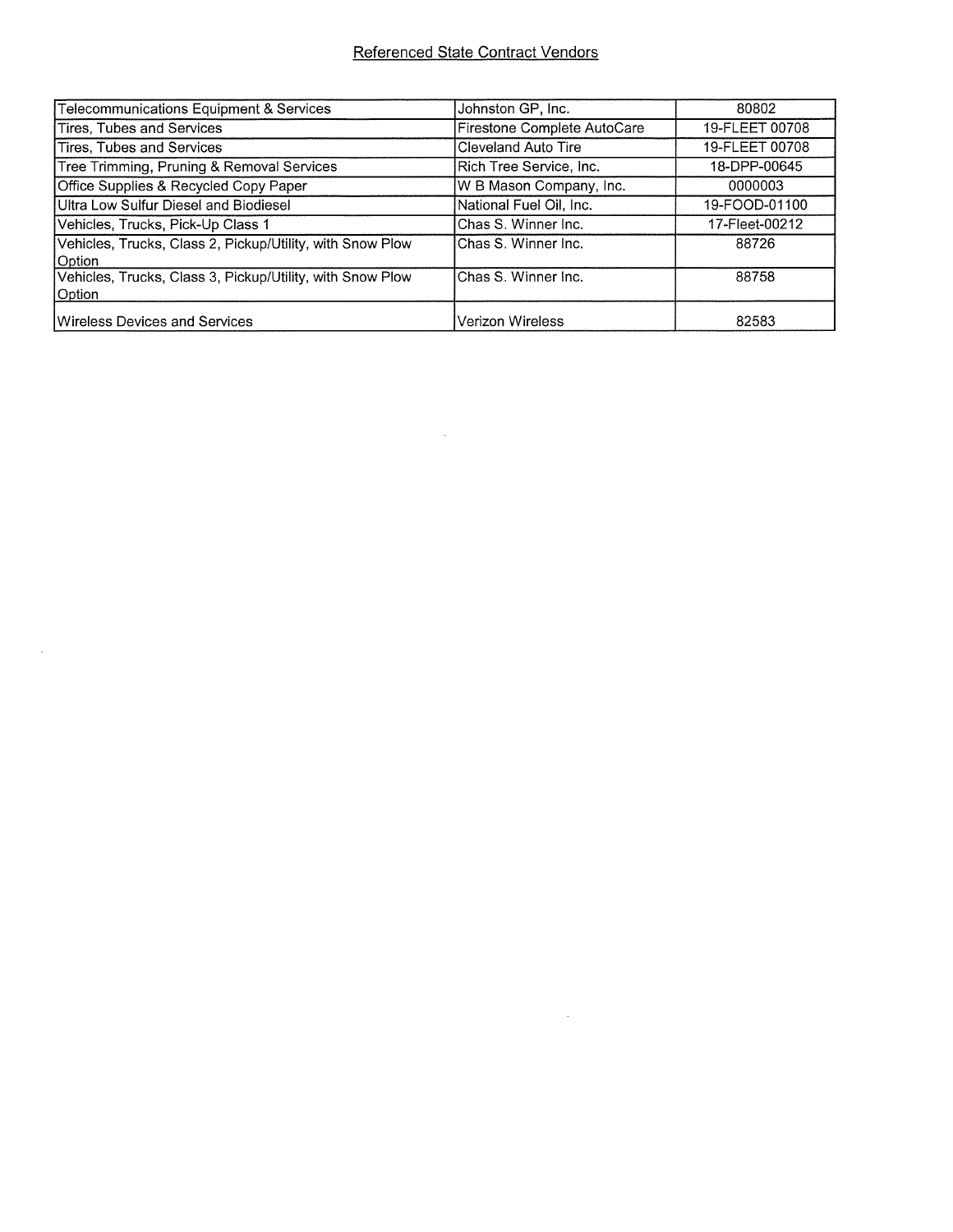## RESOLUTION AUTHORIZING 2022 INCLUSIVE HEALTHY COMMUNITIES GRANT APPLICATION

WHEREAS, the Township of Livingston desires to apply for and obtain <sup>a</sup> grant from the New Jersey State Department of Human Services Division of Disability Services for approximately \$60,000 to promote and implement initiatives that support the health and well being of individuals with disabilities in Livingston.

> Approx.Grant Funds \$ 60.000 Cash Match  $$15,000$  (or 25% of award)

BE IT THEREFORE RESOLVED,

- 1) that the Township of Livingston does hereby authorize the application for such <sup>a</sup> grant; and
- 2) recognizes and accepts that the Department may offer a lesser or greater amount and therefore, upon receipt of the grant agreement from the New Jersey State Department of Human Services Division of Disability Services, does further authorize the execution of any such grant agreement; and also, upon receipt of the full executed agreement from the Department, does further authorize the expenditure of funds pursuant to the terms of the agreement between the Township of Livingston and the New Jersey State Department of Human Services Division of Disability Services.

3) BE IT FURTHER RESOLVED that the persons whose names, titles and signatures appear below are authorized to sign the application, and that they or their successors in said titles are authorized to sign the agreement, and any other documents necessary in connection therewith:

Edward Meinhardt Barry Lewis

Mayor Township Manager

CERTIFICATION:

I, Glenn Turtletaub, the Township Clerk of the Township of Livingston hereby certify that at <sup>a</sup> meeting of the Board of Directors/Governing Body held on \_\_\_\_\_\_\_\_\_\_ the above RESOLUTION was duly adopted.

Glenn R. Turtletaub Township Clerk

Adopted: March 21, 2022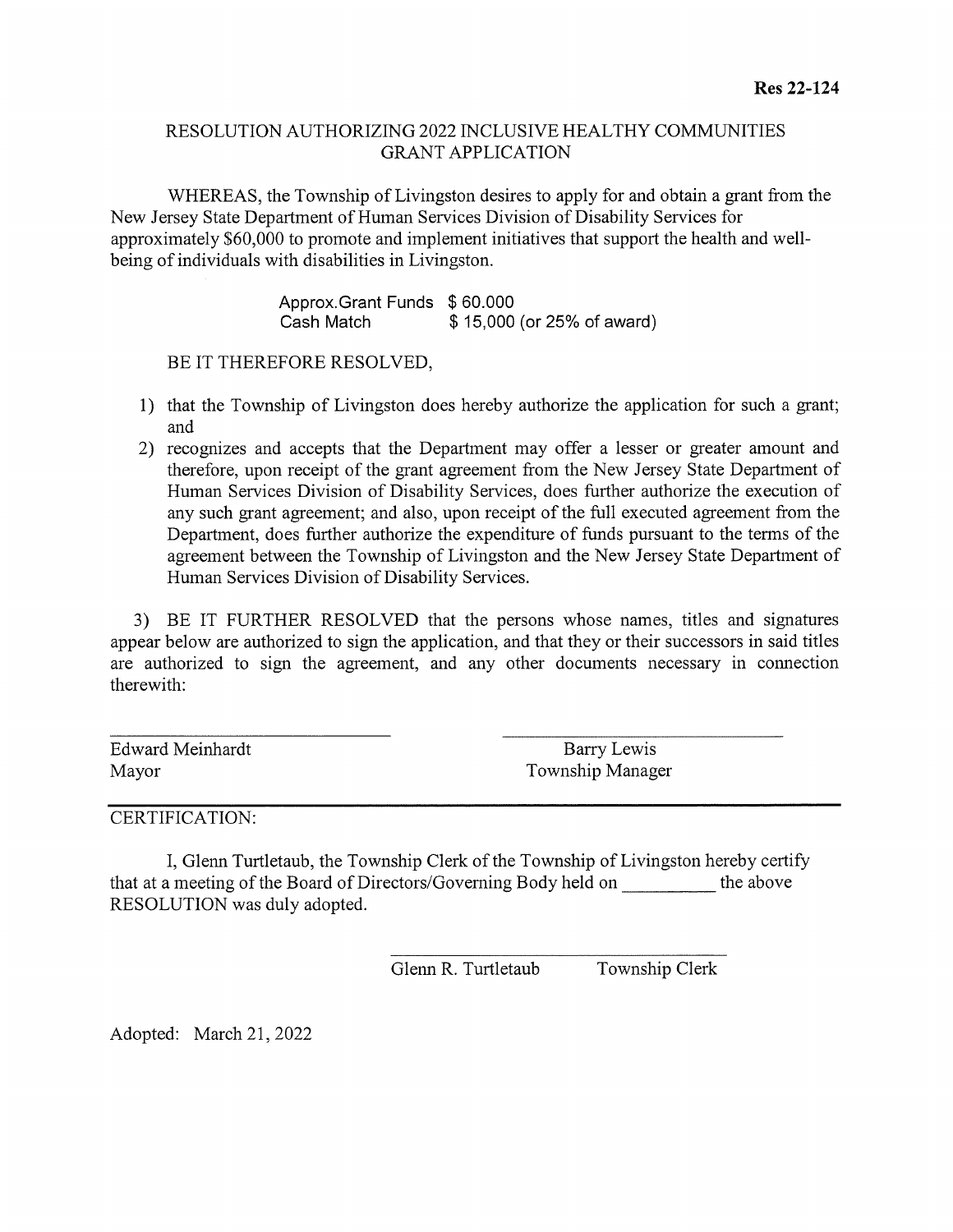### RESOLUTION AMENDING CONTRACT WITH MIRACLE CHEMICAL COMPANY, INC. FOR THE SUPPLY OF WATER TREATMENT **CHEMICALS**

WHEREAS, on April 26, 2021 the Township Council of the Township of Livingston awarded <sup>a</sup> contract to Miracle Chemical Company, Inc. ("Miracle") for the supply of water treatment chemicals; and

WHEREAS, Miracle has requested to amend the contract by revising the end date of its existing contract from April 30, 2023 to April 30, 2022; and

WHEREAS, the request made by Miracle Chemical Company, Inc. is due to market conditions that have rendered it impossible for Miracle to perform it contractual obligations; and

WHEREAS, after reviewing the circumstances presented by Miracle, the availability to the Township of the needed chemicals under purchasing cooperatives, and to avoid the disruption of supply and the legal costs of seeking to enforce the contract, the Township Purchasing Agent and Township Manager have recommended that the Township approve the amendment of the contract.

NOW, THEREFORE, BE IT RESOLVED, by the Township Council of the Township of Livingston, in the County of Essex, State of New Jersey, that it authorizes the amendment of the term of the existing contract with Miracle Chemical Company, Inc. for the supply of water treatment chemicals to provide for an end date of April 30, 2022.

Adopted: March 21, 2022

Glenn R. Turtletaub, Township Clerk